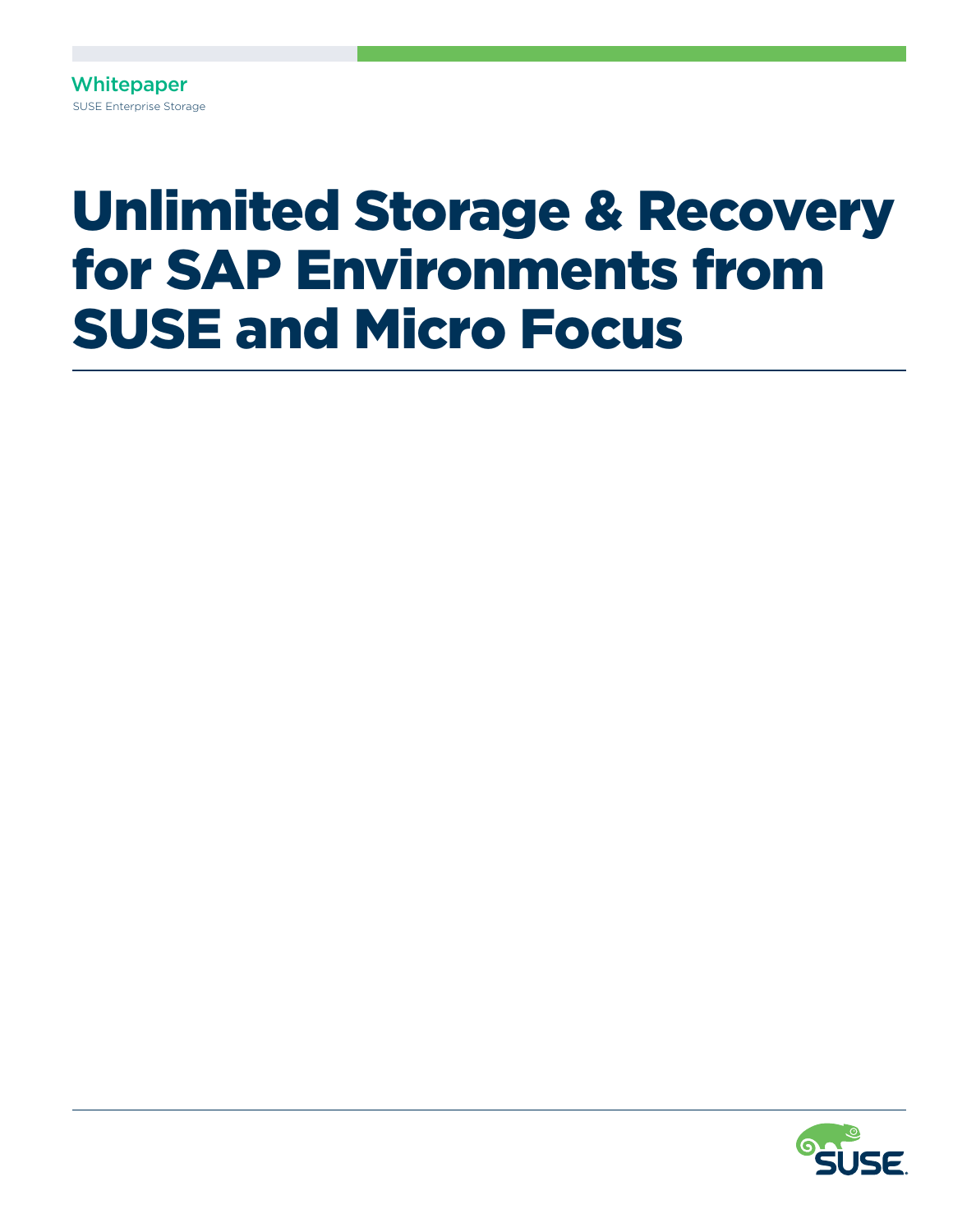# Don't Let Your SAP Applications Down

Your organization relies on your SAP solutions to power operations every day. SAP is the heart of your business, particularly if you use SAP HANA. That means to keep your business operating smoothly, you need to ensure that your SAP environment has everything it needs.

Storage is one thing modern IT environments demand more and more of. Traditional proprietary storage solutions just weren't built to handle today's volume—nor can they efficiently store data of different sources and types, from unstructured files to block and object stores.

That is why many organizations are turning to software-defined storage (SDS). SDS delivers all the storage services you need via software running on an industry-standard hardware platform.

Other crucial requirements for supporting SAP HANA and SAP applications are backup and disaster recovery systems. While SAP HANA has some failover functionality built in, you need complete, application-consistent recovery to ensure that your business can pick up right where it left off in the event of hardware failures, power outages or regional disasters.

"The initial implementation took only one day, and the support before, during and after has been excellent. SUSE Enterprise Storage gives us high availability, but at a much lower cost than our previous storage solution."

MAREK NOGAJ *System Administrator* Jagiellonian University Combine an SDS cluster with an efficient backup and disaster recovery solution and you have a way to give SAP environments the support they need. SUSE Enterprise Storage, powered by Ceph technology, and Micro Focus Data Protector provide unlimited, compliance-ready storage that is uniquely suited to support your business-critical SAP systems.

## **A Combination Built for SAP**

SUSE Enterprise Storage is powered by Ceph, an industry-leading SDS solution and the most popular one among OpenStack users. Enterprise Storage is designed as a distributed storage cluster to provide unlimited scalability from tens of terabytes to petabytes and beyond.

Micro Focus Data Protector is a single solution that can administer backup, restore and disaster recovery processes across hybrid IT environments. The enterprise-grade solution is built on an adaptive architecture that combines security and analytics to help you meet your continuity needs reliably and cost-effectively.

Combined, SUSE Enterprise Storage and Micro Focus Data Protector provide a solution that is well matched to the task of supporting SAP environments.

SUSE has a longstanding relationship with SAP that began in 1999 in the SAP LinuxLab. Our relationship is just part of the reason why SUSE Linux Enterprise Server for SAP Applications is currently running in 90 percent of SAP HANA installations. It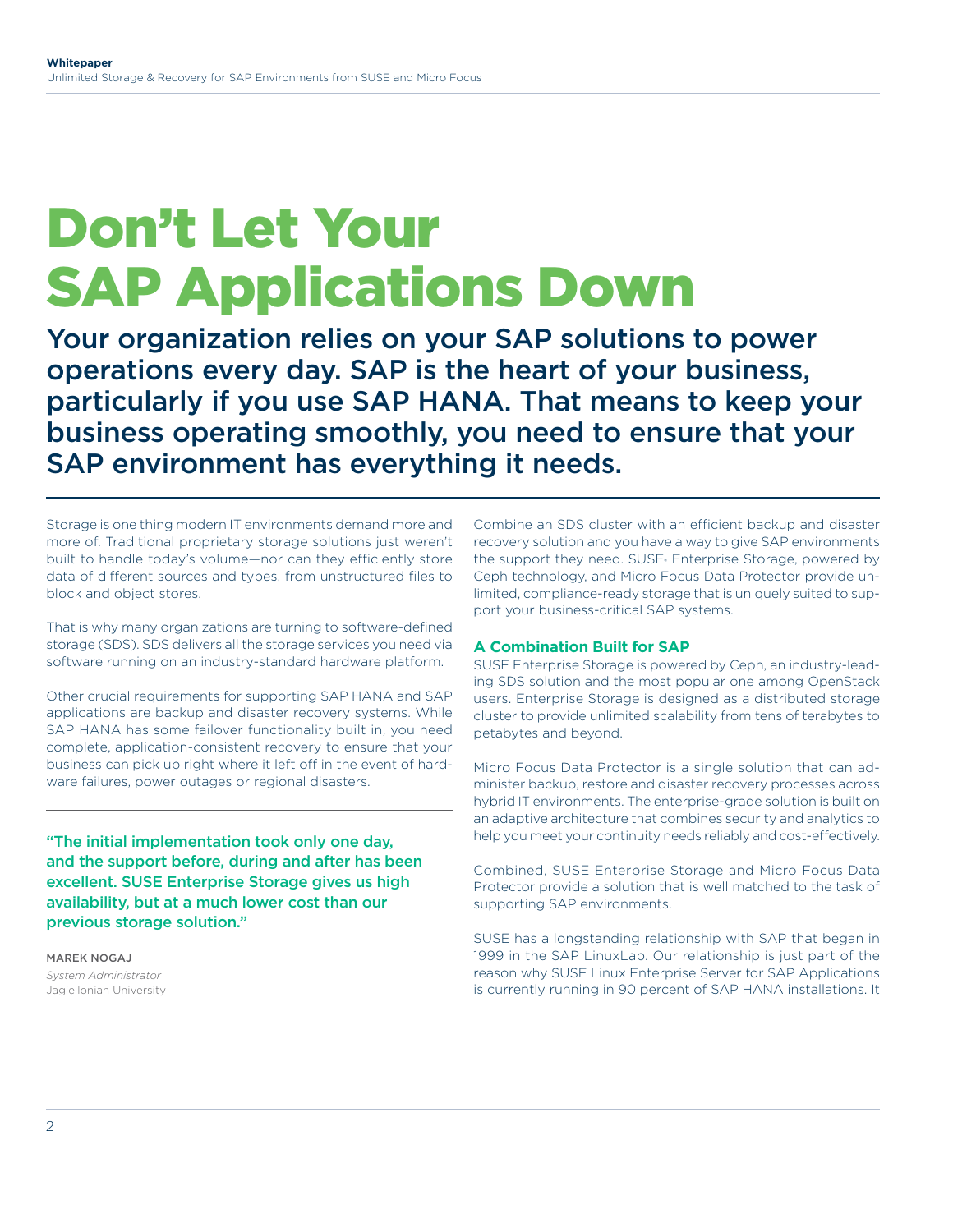is also why SUSE is the operating system of choice for SAP's production and development environments.

Micro Focus Data Protector is certified for integration with SAP HANA via the SAP HANA-BRINT 1.1 [SAP Certified Solutions](https://www.sap.com/dmc/exp/2013_09_adpd/enEN/)  [Directory.](https://www.sap.com/dmc/exp/2013_09_adpd/enEN/) It provides application-consistent protection and recovery of SAP HANA and efficient data protection for multinode installations across physical, virtual and cloud instances.

SAP HANA does offer its own failover recovery, but let us look at why organizations should consider an enterprise backup solution for their SAP HANA deployments.

### **Why You Need a Backup Solution for SAP HANA**

The native backup tools in SAP HANA automatically save data from memory to disk at regular save points. However, this type of backup won't solve all your challenges. An enterprise backup solution is essential to complement these native tools for some important scenarios:

- *Protect against disk failures, logical damage or human error*
- *Create full backups and store them offsite on a different medium (such as SUSE Enterprise Storage) for disaster recovery*
- *Reset the database to an earlier point in time, if required*
- *Restore the underlying operating system and configuration*
- *Create additional database copies*
- *Meet legal and compliance requirements*

As your organization is likely to face one or more of these scenarios, it is wise to look beyond SAP HANA's native backup and deploy a backup and disaster recovery solution with the features you need to keep your organization safe.

#### **The Scalability to Keep Up with Today's Demands**

The Micro Focus Data Protector and SUSE Enterprise Storage solution has no limits on its ability to scale. Simply add hardware and the cluster rebalances, enabling you to grow along with your data.

SUSE Enterprise Storage is priced by node rather than by capacity, so you can scale your storage without per-gigabyte software pricing weighing you down.

You can build that cluster out of industry-standard server hardware, making scaling easy on your budget as well. Adding server capacity to the cluster also boosts performance and reduces bottlenecks, making it easy to increase throughput (terabytes per hour).

## **A Cost-Effective Approach to Supporting SAP Environments**

The ability to use standard server hardware is just one way the combined SUSE Enterprise Storage and Micro Focus Data Protector solution helps you control costs. In most scenarios, Micro Focus Data Protector requires a smaller footprint than competitors. Combine that with the unique per-node pricing from SUSE and you have an overall solution that is a cost-effective way to handle lots of storage.

The per-node pricing means you can scale your storage without per-gigabyte software pricing weighing you down. In fact, in a [five-year total cost of ownership study](https://www.suse.com/media/case-study/5_year_tco_case_study.pdf), IT Brand Pulse found that SUSE Enterprise Storage outperformed every one of the competitors.

SUSE Enterprise Storage also enables you to deploy a unified block, object and file storage environment to reduce the capital and operational costs of your storage infrastructure.

#### **Easy Implementation and Management**

When supporting mission-critical applications such as SAP HANA, managing service-level agreements (SLAs) becomes a serious consideration. Micro Focus Data Protector can predictively track SLAs, making it much easier for your IT team to ensure SLA adherence.

For its part, SUSE Enterprise Storage is self-managing and selfhealing, meaning it can automatically rebalance data without manual intervention. This means an issue such as a disk failure doesn't require immediate human attention.

Most importantly, the efficiency of an SDS cluster means a single system administrator can easily manage up to 4 PB of data, much more than administrators in equivalent block-storage environments. That means you don't need a large staff simply to ensure that your SAP environment has what it needs.

You also won't need to manage disparate backup systems. Micro Focus Data Protector centralized's backup management,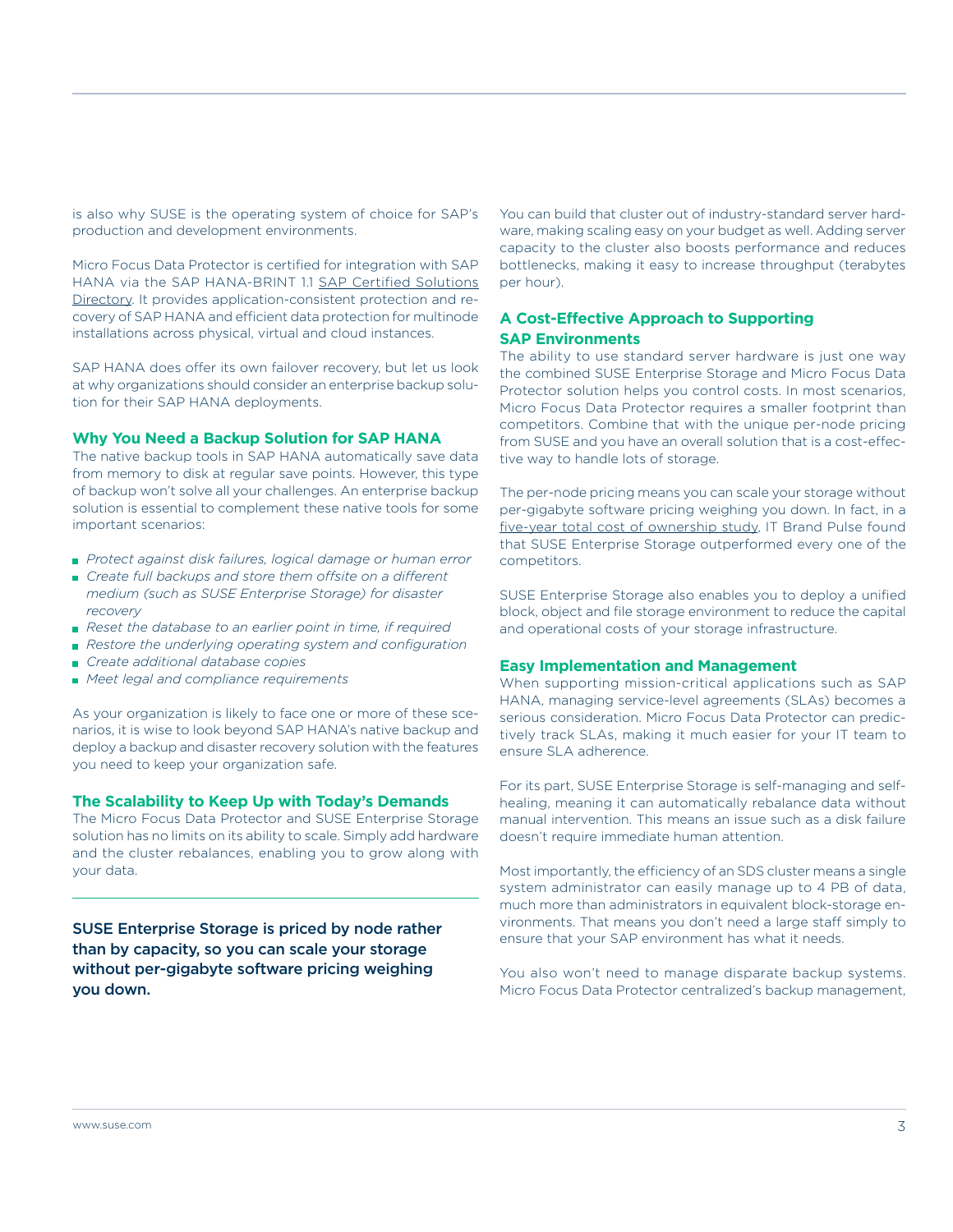reporting, and analytics enables you to incorporate SAP and SAP HANA into a single backup scheme for your organization's entire data environment.

## **Compliance-Ready**

Complying with modern regulations means you likely need to back up or make copies of data and keep those backups in specific locations. The SUSE Enterprise Storage and Micro Focus Data Protector solution is ideal for storing additional copies of SAP application data to meet various compliance requirements.

Micro Focus Data Protector offers automated retention and replication management across different backup media, storage tiers and locations for compliance and efficient long-term data retention. For instance, you can share data between deduplication stores created on storage appliances and those created on SUSE Enterprise Storage, enabling sites to keep a local copy of the backup while also sending a copy to the central disaster

recovery location. A local copy of the deduplicated backup data enables a faster restore of files.

### **How It Works**

Let us look at how the two pieces of the solution work in more detail.

### **SUSE Enterprise Storage**

A SUSE Enterprise Storage cluster appears to Micro Focus Data Protector as a single storage target, but behind the scenes, multiple nodes work together to provide a resilient and easily scalable storage solution.

The cluster is made up of four types of nodes. The minimum SUSE Enterprise Storage cluster consists of at least one administration server (physical or virtual), four object storage device (OSD) nodes, three monitor nodes and one or more gateway nodes.



**Figure 1.** *An architectural diagram of SUSE Enterprise Storage nodes and the ways they interact with the rest of your environment.*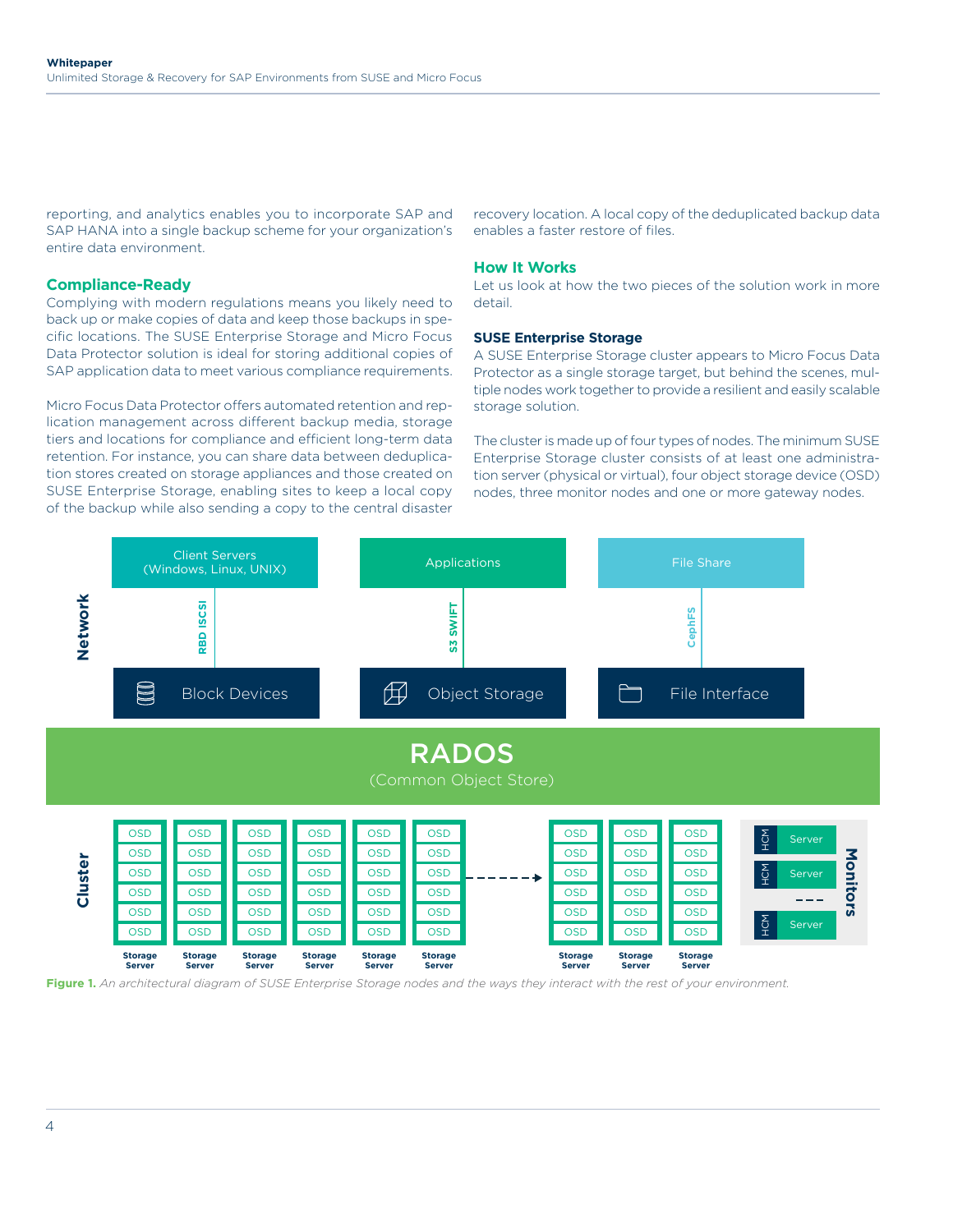Object storage device nodes are the workhorses of the cluster and do the actual data storage. SUSE recommends a minimum of four OSD nodes for each SUSE Enterprise Storage cluster.

Monitor nodes maintain information about cluster health, a map of other monitoring nodes and an overall map of the cluster. Monitor nodes also keep a history of changes performed on the cluster. SUSE recommends a minimum of three monitor nodes.

Gateway nodes translate between your backup server and the SUSE Enterprise Storage cluster. If you have two different backup servers or archive applications, one using object storage and one using block storage, you will need two gateway nodes.

- *For object storage (such as S3 and Swift), use a Ceph RADOS Gateway.*
- *For block storage, SUSE uses iSCSI gateways that enable block and multipathing storage to heterogeneous clients such as Windows and VMware vSphere.*
- *For file storage, use either Ceph Filesystem (CephFS) or NFS-Ganesha.*

Admin nodes enable you to make changes to your Ceph cluster. They have the smallest requirements of any of the nodes and can be run as a virtual machine or on repurposed existing hardware.

You can deploy SUSE Enterprise Storage using DeepSea and Salt. Guidelines are available in the SUSE Enterprise Storage [documentation](https://www.suse.com/documentation/suse-enterprise-storage-5/book_storage_deployment/data/ses_deployment.html).

## **Micro Focus Data Protector**

With mission-critical data on the line, you don't want to rely on anything to support your SAP environment that is not SAP certified. Micro Focus Data Protector 10 was recently certified for integration with SAP HANA via the SAP HANA-BRINT 1.1 [SAP](https://www.sap.com/dmc/exp/2013_09_adpd/enEN/)  [Certified Solutions Directory.](https://www.sap.com/dmc/exp/2013_09_adpd/enEN/)

In addition, Micro Focus Data Protector offers a number of features that help you back up and manage storage of your data with efficiency and security. Chief among them is applicationconsistent recovery. Micro Focus Data Protector's integrated agent for SAP BackINT helps to return SAP HANA to its previous state after an issue occurs.

The solution offers centralized, bare-metal recovery from physical to physical, physical to virtual, virtual to virtual and virtual to physical from any backup set at no additional cost. Hypervisor integrations and support offer virtual machine protection inheritance and tiered recovery options for virtual environments.

Enhanced Automated Disaster Recovery in Micro Focus Data Protector provides a single check box for backup to SUSE Enterprise Storage of application and system data—including operating system files, drivers and files required for the initial boot process. This can drastically simplify the full recovery process should a node that your SAP HANA instance relies on fail completely.

Micro Focus Data Protector also provides predictive analytics, automation and orchestration to help backup administrators efficiently manage the backup environment with key performance indicators, advanced monitoring, reporting and more.

#### **Keep SAP in Top Shape**

The immense value of SAP solutions means your organization will be funneling more and more data through them. That means you need a better backup, disaster recovery and storage solution to support your SAP environments. Together, SUSE and Micro Focus can give you that with SAP-ready, cost-effective and extremely scalable storage.